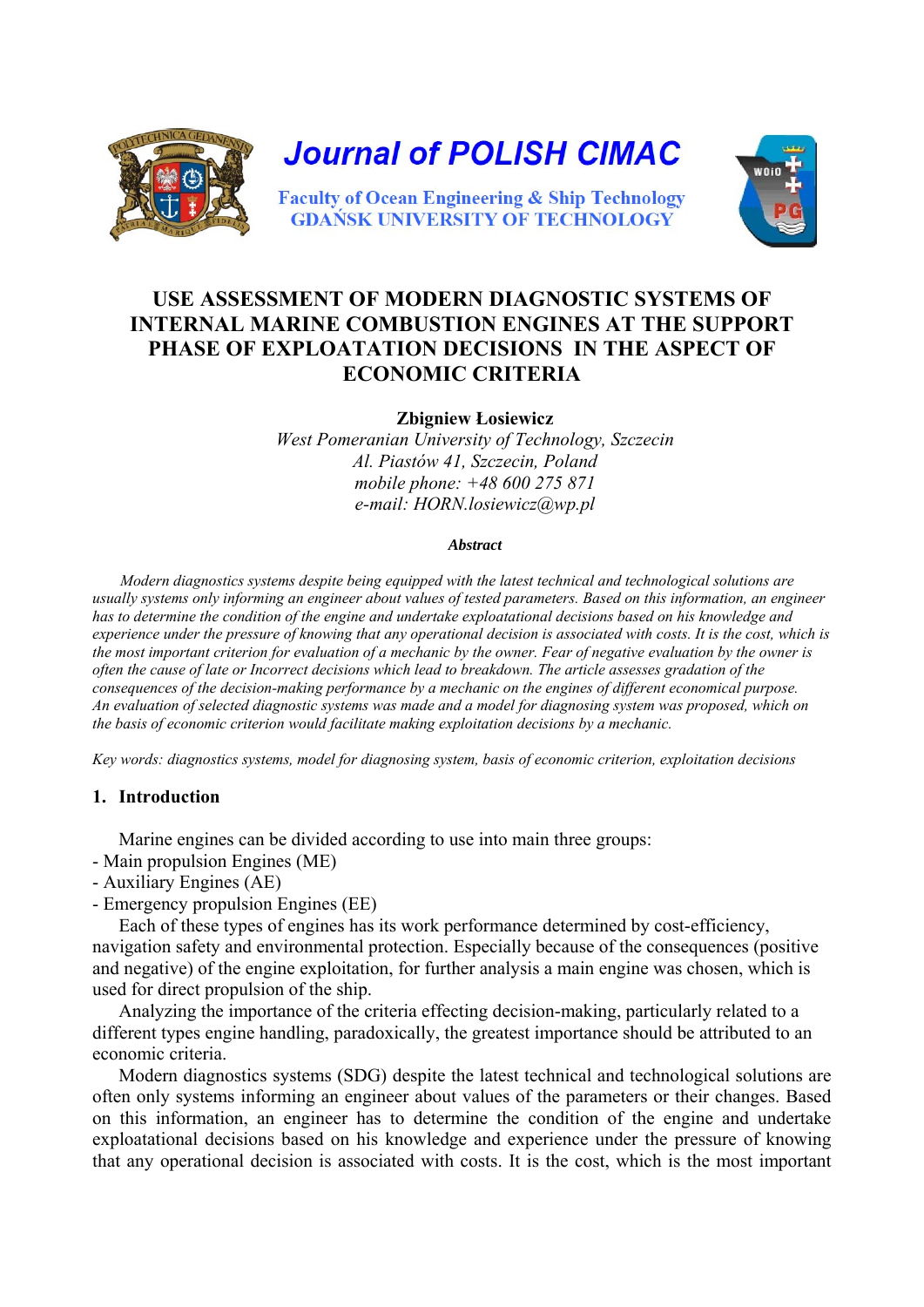criterion for evaluation of a mechanic by the owner. Fear of negative evaluation by the owner is often the cause of late or Incorrect decisions which lead to breakdown.

## **2. Engine exploitation**

The main aim of the operation of the ME is to provide energy for the propulsion of the vessel to perform the designated exploitational tasks. Readiness of the engine to allow a vessel to perform designated tasks, the efficiency of operation and reliability of the engine when performing tasks and safety of its functioning depend on the quality of the exploitational process. In the exploitational system, the engine may be used or operated, or operated and used at the same time [5,6]. The specificity of the main engine operation in marine conditions requires process planning. - ME use under "normal" circumstances, in which the efficiency is most important while keeping environmental protection requirements,

- ME use in conditions other than normal (complex, dangerous or emergency, or even catastrophic), where the priority is to get to the place which guarantees safety for crew and vessel, - scheduled operating, during which there is no threat to life of the crew and loss of the ship, and the goal is the restoration of full functioning of ME

- unplanned use (needed in case of damage), often carried out in the sea, during unfavorable external conditions creating health risk to the crew and the risk of loss of vessel, which is aimed at restoring to at least to a state of partial functioning, allowing to get to a safe location.

During the exploitation of ME, while vessel is at sea, marine conditions create danger due to accumulation of adverse events, which forces the crew to put the necessity of keeping ME running as a priority over efficiency and environmental care - which is the only guarantee of saving the life of the crew and preventing the sinking of a ship. In critical conditions, the only criterion for the safety of the crew and the ship, in addition to buoyancy, may be depending on the condition of the ME, minimum maneuvering speed.

Analyzing the damage, including those that were considered failures of engines it can be concluded that at least some of them could have been avoided. The causes can be divided into several categories:

- design errors,

- hidden defects or damage to the structure of the material due to overheating during the heat treatment

- incorrect assembling

- incorrect exploitation (working outside the field of engine performance, poor supervision of the engine and so on)

- inappropriate selection and incorrect preparation of means, including incorrect mechanical processing, inadequate filtration, centrifugation, homogenization, lack of control and incorrect chemical treatment of energy agents), incorrect values of thermal parameters, lack of control and crossing of time intervals between handling of all kinds.

To avoid or reduce the occurrence of above causes, it is necessary to take appropriate steps individually to each cause:

- development of construction
- using original parts and elements or parts authorized by the manufacturer
- handling and montage according to Technical Documentation (TD),
- careful recruitment of the crew controlling and developing skills of the crews

- application of diagnostics to the needs of process of operation control of engines,

use of databases obtained in the process of diagnosis for the analysis of the occurring damage.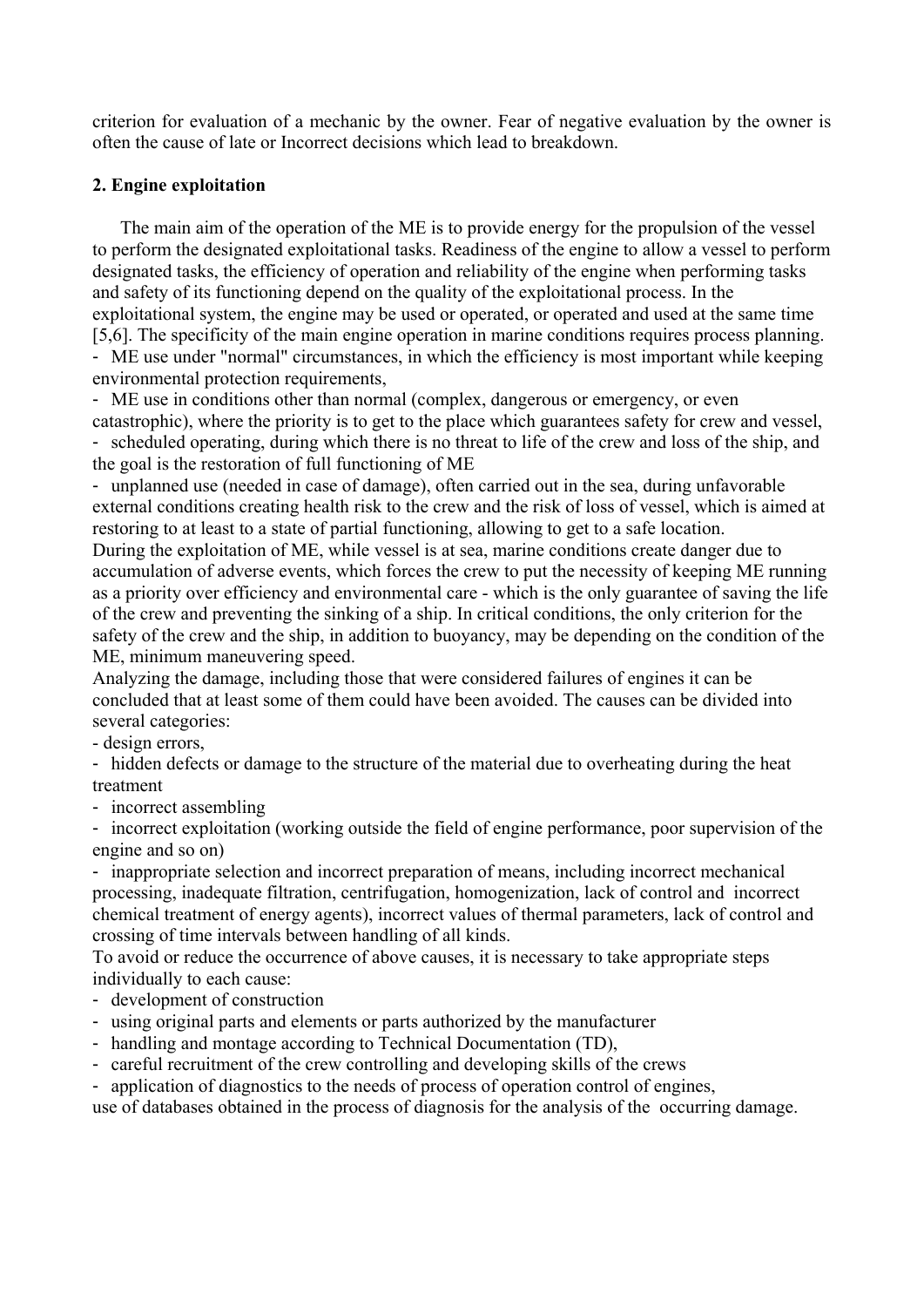#### **3. Diagnosis systems (SDG) – research and assumptions**

ME is a complex object and its model enabling to obtain diagnostic information can be a combination of different forms of models.

The proper work of ME (in the so-called normal state) depends on the proper state of all its elements. Therefore it is important to identify the impact of the individual components or subsystem, as well as system, for the proper functioning of other elements, together with consequences being reflected in the quality of the processes occurring in the engine.

The variable and difficult marine conditions, in which exploitational decisions can cause even the loss of a ship and life of the vessel crew, the relevance of exploitational decisions is of particular importance.

The value of the consumption of the engine structure approaching the limits should be indicated, and even the replacement should be recommended. Manufacturers such as MAN and Wartsila have catalogue parts databases in their CoCoS and CBM systems.

Damage to main engine (ME) occurring in realistic conditions is a random event. The effects of each failure will depend on:

- time of identification of change of condition leading to damage
- accuracy of the identification of changes in the ME,

- accuracy of decisions being consequence of the identification of the condition change of ME In the sea conditions, in which its assumed that the crew can only relay on its own skills and technical capabilities, timely detection of the existence of partial worthiness can help to rescue the crew and cargo, as it allows crew to ensure the safety of the ship. Therefore, it is important to use diagnostic system (DS) adopted for operational needs following a necessity of making decisions by the staff and the owner [6].

The main issues, which exploiter has to consider when deciding, are traffic safety of ME, environmental protection [9] and exploitational efficiency of the ME. There is therefore a need to construct a model of such decision-making process, that reflects these issues, while reducing to minimum risk of taking wrong decisions in-service [5,6].

In order to make the right operational decision, its needed to estimate the importance of this decision that is predict the consequences. Despite of the complexity of this issue, there are solutions developed by means of mathematical formula [5,6]. However, in real terms, particularly in random and variable sea conditions, it is very difficult to predict the consequences of exploitational decisions all the more because there are variable whether conditions and crew operating ME changes practically on random basis.



*Pict.1 decision making dendrite, showing measurements of accuracy of diagnosis of the existence of the technical condition of the engine, provided there is an adequate diagnostic parameter vector K [6]*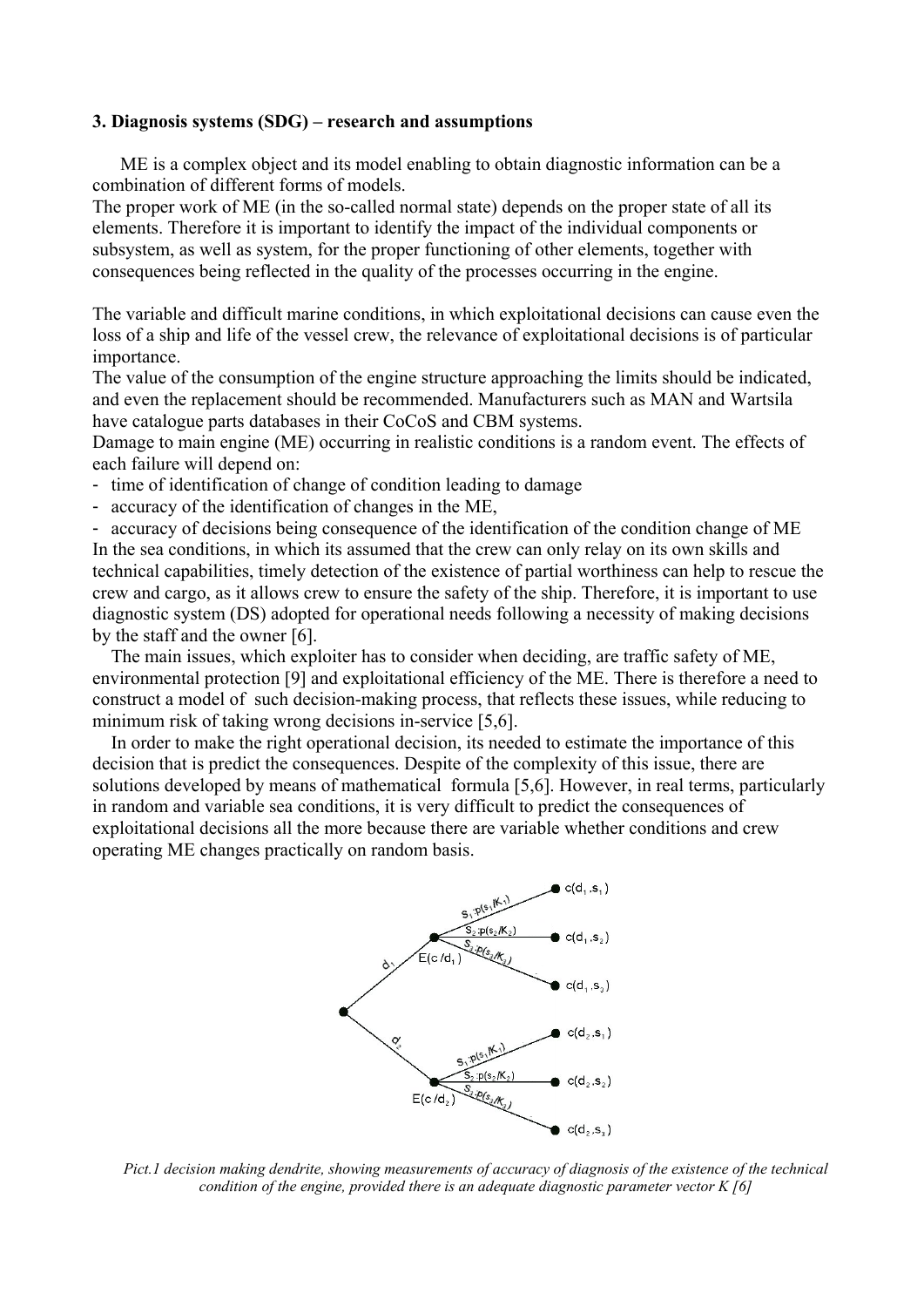ME is a complicated object, model being information carrier can be a combination of different forms of models. On the basis of allocation of the selected engine operating states to the relevant diagnostic parameters, a diagnostic model was developed for the relations shown in Figure 2.



*Fig. 2. Relations in the ME diagnostic model: pii - probablity of the sij, sij condition - the state of the engine from the set S (s1, s2, s3, s4), p (s / sij) - probability of occurrence of the diagnostic parameter s in the presence of the sij, s – Diagnostic parameter, S1, S2, S3, S4 - ME classes of conditions [8]* 

It should be emphasized that the results of decisions, which will enable verification (in real life), taken by human-operator, are the consequences of those decisions.

#### **4. Existing diagnosing systems (EDS) - CoCoS (MANBW), CBM (Wartsila)**

Modern computer programs are designed to imitate human thinking and eliminate human emotions. Therefore, work is underway to create "artificial intelligence" [9]. However, that programs creating "artificial intelligence" are as good as good is man (men) - "knowledge engineer" creating these programs. Therefore, the quality of the result of EDS, which is diagnosis, is dependent on the accuracy and reliability of diagnostic data, proper processing and use of that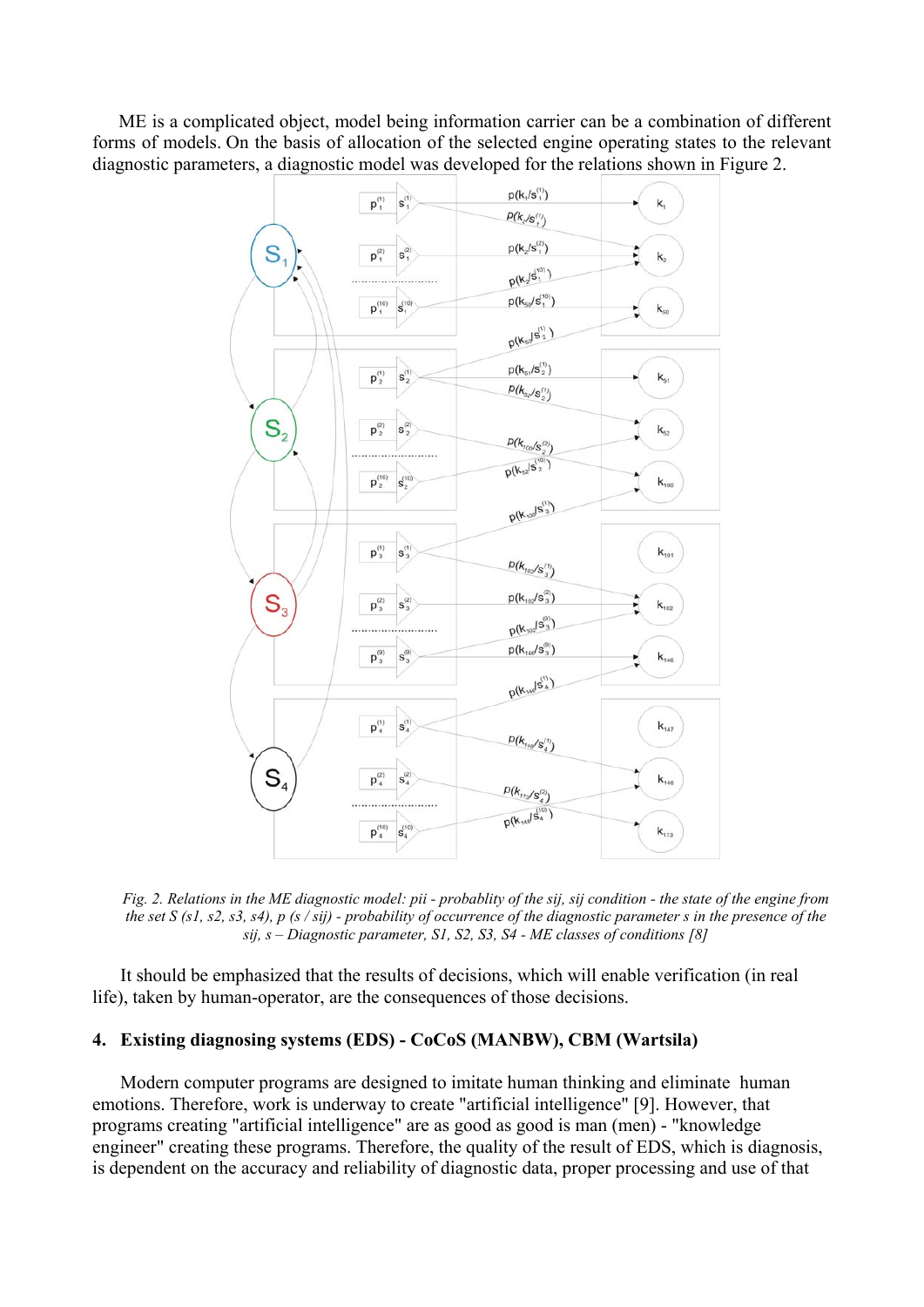data to determine the diagnostic parameters, to be used to correctly identify the technical condition of the engine, in order that the engineer (operator) undertakes rational exploitation activities..



*Fig. 3. Diagram of [intelligent](http://megaslownik.pl/slownik/angielsko_polski/,intelligent) engine concepcion [10]* 

Engine manufacturers MAN and Wartsila, created their own models of the rational exploitation of engines. In the construction of systems (Cocos-MANBW, CBM - Wartsila) ship's reality, engine crew needs and the needs of the owner are visible. In both models a hierarchy of values of data measurement is displayed, access levels, considerate data archiving system and attention to detail in planning and reporting, saving time of a mechanic. Both systems based on Windows operating systems make it easy to use. Cooperation of the modules of the system, good communication and information flow are visible. Manufacturer's knowledge, acquired during the research and development, the experience of service and from engines users is a basis for ongoing development and improvement of "expertise know how" of EDS systems and DENIS, and a basis for adjusting the engine to the diagnostic instrumentation.

## **►►CBM system - Condition-Based Mainttenance (Wartsila)- [4, 11]**

Wartsila decided to bring together the experience and expertise of its staff to support crews of vessels. Wartsila is aware that the user experience in the area of reliability of engines of the of the same type are different and result from the difference between knowledge and experience of crews, differences between the decisions of the owners, and thus the use of different grades of fuel, lubricating oils, spare parts quality, frequency and quality of scheduled handling. At the same time knowing that the first alarm signal can generate different decisions when operating in conditions of limited access to the highest level of marine technical knowledge and experienced servicemen. CBM system consists of following panels:

**a) DENIS** - (**D**iesel **E**ngine Co**N**trol and opt**I**mizing **S**pecification) contains data needed to control the engine, it uses systems of companies: the Norwegian KMSS and Japanese NABCO, **b)** WECS-9500 - (**W**artsila **E**ngine **C**ontrol **S**ystem) contains the elements needed for a computerized RT-flex engine type control, including programs, connectors, sensors, instrumentation, signal converters,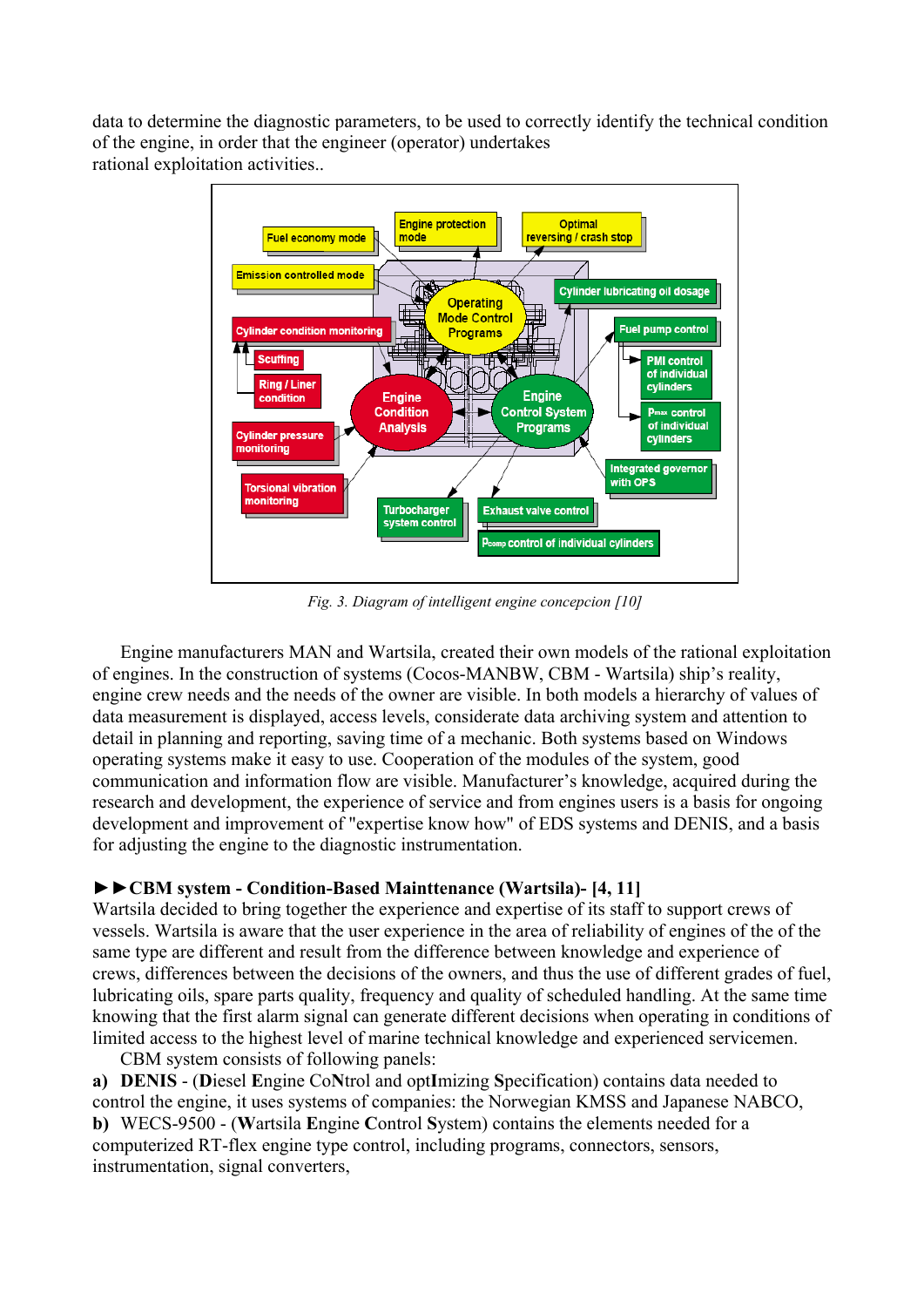**c)** MAPEX- (**M**onitoring and m**A**intenance **P**erformance **E**nhancement with e**X**pert knowledge) panel containing technical solutions used as a tool to perform a specific task.



*Fig. 4. General outline of CBM diagnosing system [5.12]* 

## **►► CoCoS - Computer Controlled Surveillance system (MANBW) [1,2,3]**

Cocos System was created specifically to manage the operation and maintenance of the two-and four-stroke ME and AE. Tasks, which were set for the Cocos system are: collection, processing and analyzing data, planning, control, Ships assets management, crew training.



*Fig. 5. outline of the CoCoS system functioning [4,11]* 

System consist of four modules [3]

a) **CoCoS EDS** (Engine Diagnosis System) – which includes fixed and portable instrumentation of the engine, computer equipment (hardware) and software operating the engine.

b) **CoCoS MPS** (Maintenance Planning System) – consists of: application software, and hard copies archive which are sets of papers and set prints

c) **CoCoS SPC** (Spare Parts Catalogue) – comprising of: application software, and hard copies archive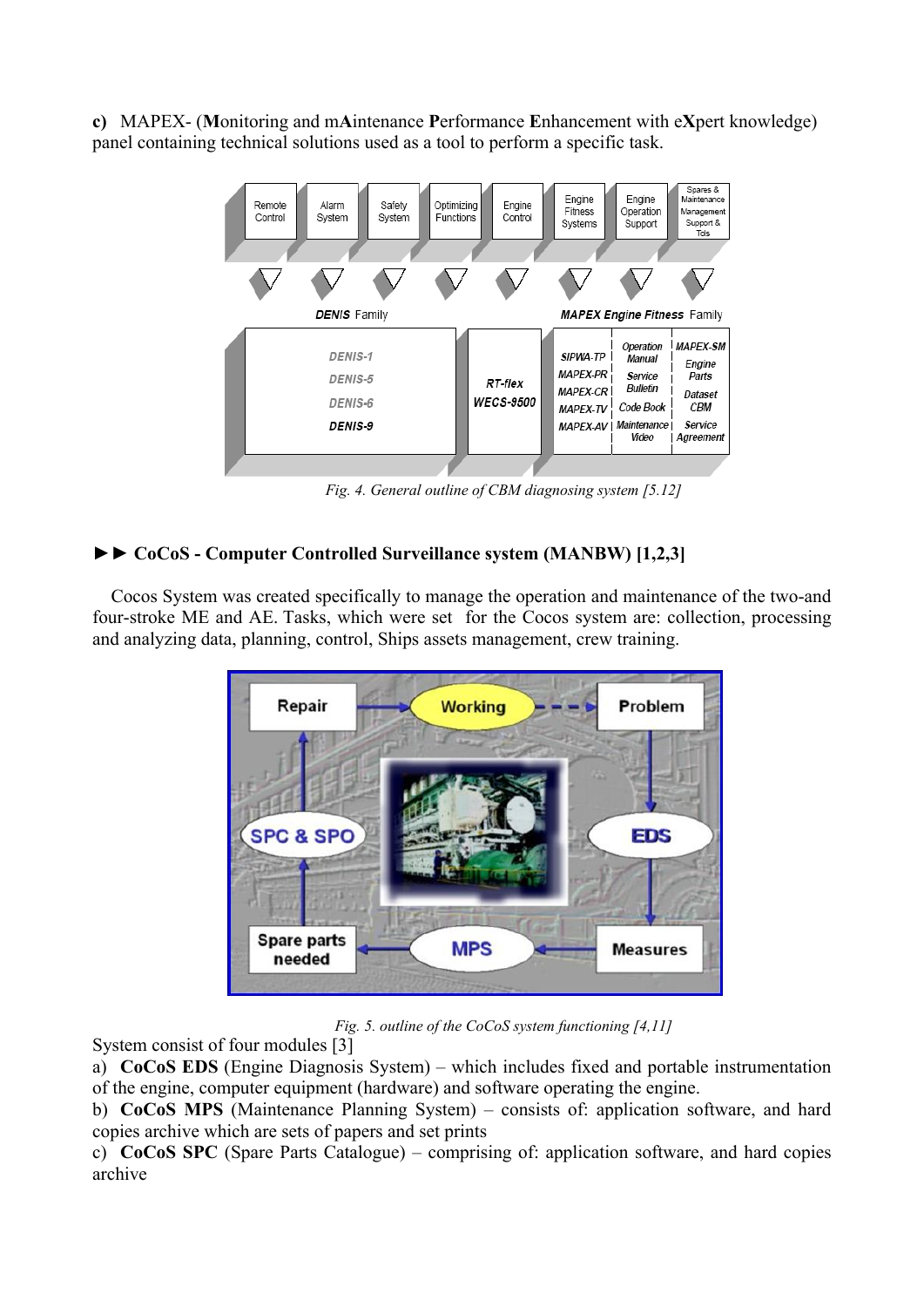d) **CoCoS SPO** (Stock Handling and Spare Part Ordering) - includes the application software, and hard copies archive.

### **5. Exploitational decisions**

Mechanics, based on the identification of the ME condition propose the concept of (reasonable) operating activities to the owner. Often fail to convincingly justify a decision on a specific preventive service (as diagnostic parameters do not exceed the limits) and they fear liability for any decision taken, which generate measurable cost. The value of these costs exceeds a dozen or several dozen times earnings of the decision maker, therefore it strongly affects the psychological area (fear of the opinion that worker generates costs) and influences taking irrational decisions. At the same time working conditions in the engine room, way of work on the ship, cultural diversity of the crew, random, changing working conditions (weather, sea conditions, operating situations that cause crashes, move cargo, etc.) require constant attention, causing fatigue, loss of sensitivity for stimuli and, paradoxically (to always changing conditions of life on the ship) routine, mindless exercise of their official duties, which reduces the capacity for rational action.

In exploitational reality, identification of the operational condition of the engine is based on the sequence of events making up the diagnostic process, which include:

- Collecting operating data by the diagnosing system (DS) of the engine in real time

- Comparing the current performance indicators with the indicators from the database developed by the manufacturer and with conditions designated by the manufacturer  $s_1$ ,  $s_2$ ,  $s_3$ ,

- Reviewing by the engineer on the basis of his knowledge (theoretical knowledge and experience) and organoleptic tests, namely his psycho-physical abillities. Note that every engineer (SD operator) has a different knowledge and different experience (which make up his competency), which does not always produce positive results in the form of accurate and reliable diagnosis,

- Elaboration of an assessment result of these diagnostic measures, which sets the course of changes (forecasting)

- Elaboration of suggestions of actions to support the decisions of a mechanic to take reasonable action in service.

Exploitation operations of a mechanic may be results of diagnosis, which was made on the basis of information obtained through own research, and based on information from the DS as a tool to support rational decision-making service. Its mechanic's competence to decide what decision will he tak and the consequences of those decisions.

Factors effecting proper operation and adoption DS to testing main engine (SDN) is shown in Figure 6 [8]. The process of collecting, analyzing and processing of data is divided into seven blocks:

I - The organizational structure of the diagnostic system (SOSD)

II - The technical structure of the measurement of parameters (STPP)

III - organizational structure of measurements (SOP)

IV - current diagnostic parameters (BPD)

V - data analysis (AD)

VI - diagnosis (DGZ)

VII - operational decision-making (PDE).

The shape of each block is dependent on many different factors. This structure shows how complex operational decision-making process is and how important is the visualization of diagnosing system performance SDG.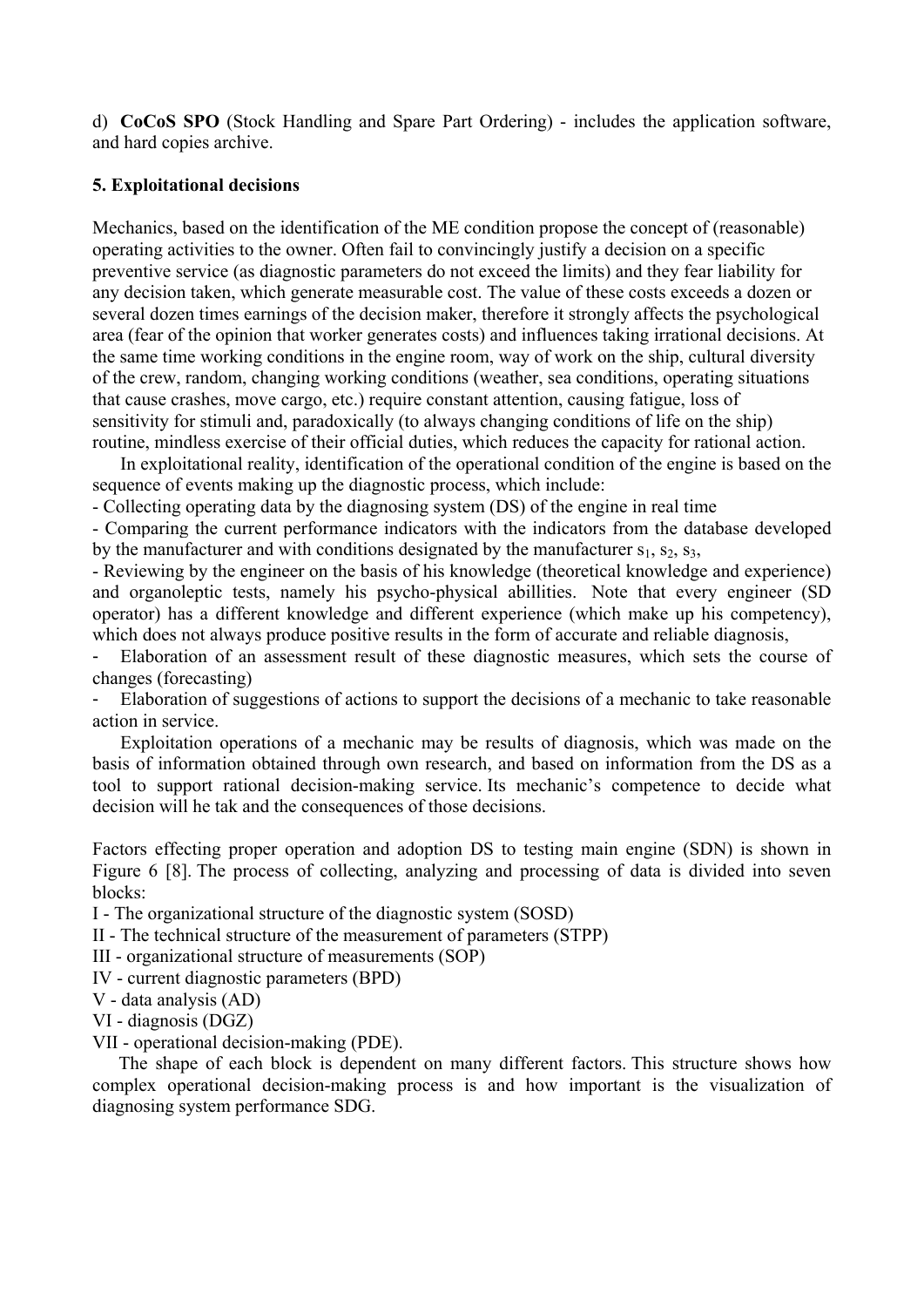

*Fig.6. Factors effecting proper operation and adoption of SDG: I SOSD - organizational structure of the SD, II STPP - Technical structure of parameters measurement, RCz - the deployment of sensors, PZ - complex parameters, BS required parameters, III - The measurement of organizational structure, DPm - accuracy , CzPm - measuring time, DOD - accuracy of data capture, IV BPD - current diagnostic parameters, V AD - data analysis, EBD - Expert database, DZ - the experience of the crew, PRD - diagnostic program, VI DGZ - diagnosis, Wzd –diagnosis visualization, PrzD usefulness of the diagnosis, WD - reliability of diagnosis, VII PDE - operational decision making, PPGSE - designed limit states of performance potentials [8]* 

Visualization of "genesis" and "forecast" should be clearly identified by a mechanic. According to the author's belief, as a result of developing a "genesis" (the sequence of events preceding the change) further consequences can be determined (especially negative) and on the basis of experience in the manufacturer's continued operation, when determining the probability of an event or set of operating conditions of the engine, take into account the potential for lasting change of element node, or an entire system of main engine. Therefore the ongoing registration of limit values exceeding is suggested. It seems that the degree of reduction of potential may be determined by manufacturer who has a thorough knowledge of the experimental studies [10,11]. In the existing DS alarms and courses of changes of parameters are well marked and visible, but there is no clear suggestion of a mechanic activities. Therefore, the figure shows clearly an outline which allows suggesting a pattern of mechanics performance, based on economic calculation.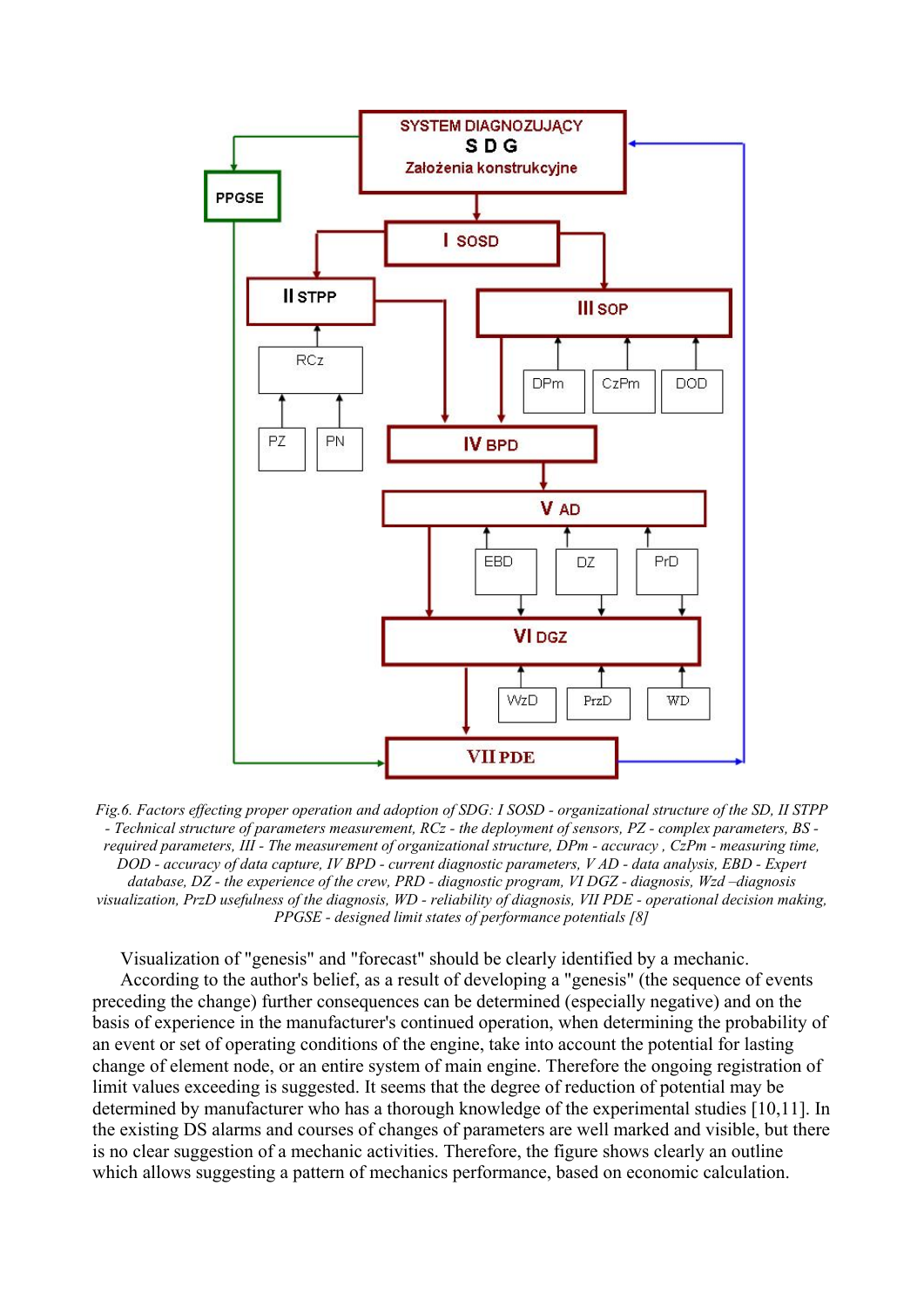

*Fig. 7. DS outline enabling engineer's operational decision support through a clear suggestion of actions based on economic calculation. :1.Main Engine (ME), 2.detectors,3.control panel,4. the values database for normal operation, 5. database of performance limits, 6. alarm, 7. mechanic's operations, 8. evaluation of technical condition of the engine program,9. the service panel for the manufacturer's database,10. catalogue of spare parts, 11. the cost of recommended spare parts, vessel operating databases panel, - of the owner, 13. a panel of comparative assessment of revenues, profits, and costs,14 recommended servicing giving the cost of replacement parts and value of profit*